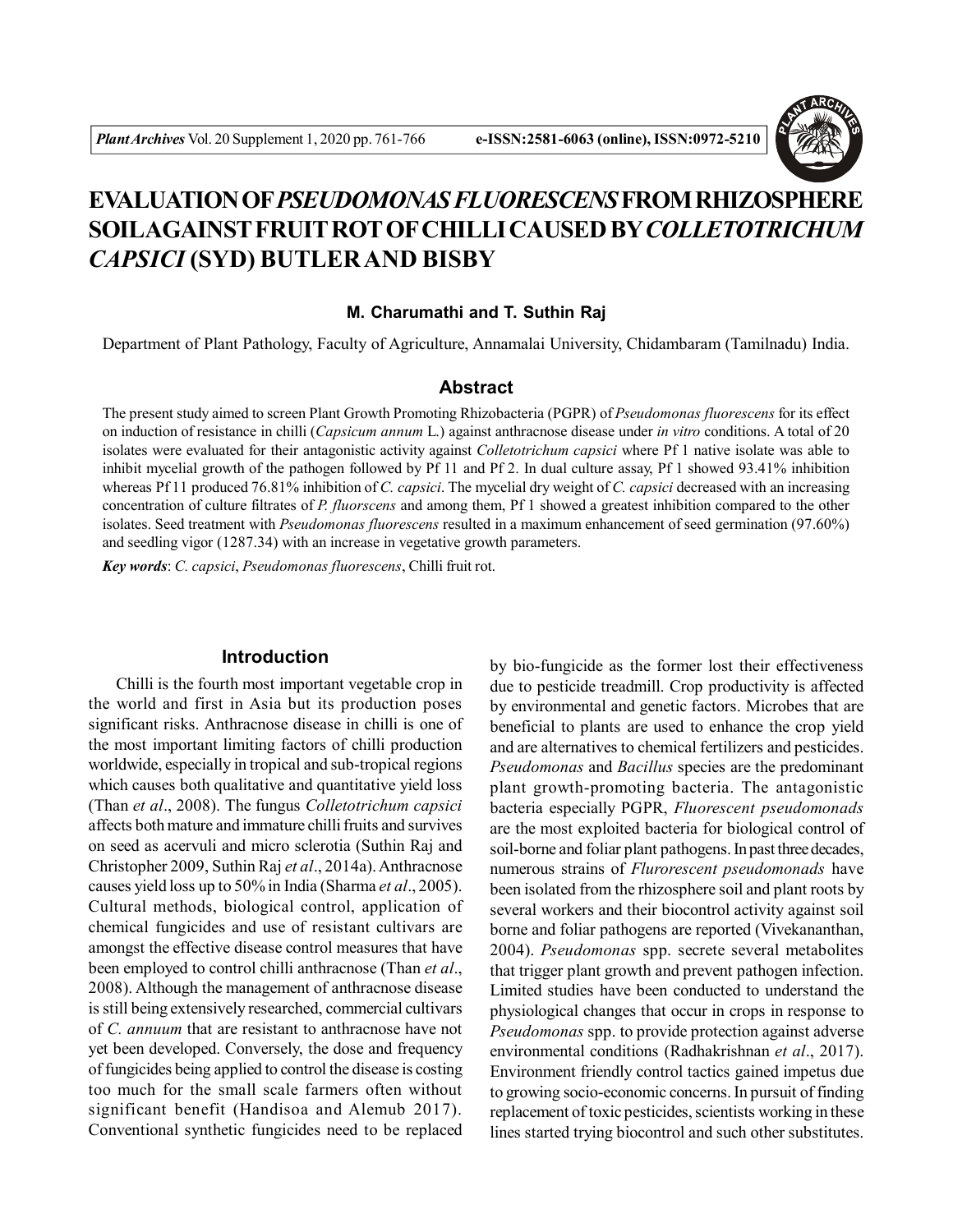In the past decades, therefore, quite a few scientific published information became available on this subject. This research was, therefore, initiated with the objective of managing chili anthracnose through antagonists under laboratory condition.

#### **Materials and Methods**

## **Isolation of pathogen**

The pathogenic organism was isolated from the semi riped fruits of Chilli as a pure culture on potato dextrose agar (PDA) medium. Diseased fruit were cut into 3-mm pieces using a sterile scalpel. These were surface sterilized with 1% sodium hypochlorite solution for 30 sec., washed repeatedly in sterile distilled water and then aseptically transferred onto PDA plates. The plates were incubated at 28°C for 5-7 days. Aseptically, bits of mycelia were taken from the margin of colonies on PDA medium. These were subcultured on fresh medium. The purity of the culture was checked microscopically comparing the mycelia and conidial characters of the organism with those observed during a histopathological study. The culture was maintained in the same medium and stored at 4°C for further study.

#### **Isolation of bacterial antagonist**

20 strains of *P. fluorescens* were isolated from the rhizospheric soil of healthy chilli cultivating fields. A sample of 10 g soil was suspended in 100 ml of sterile

physiological water and shaken vigorously at 28°C for 30 min. Serial dilutions were done from 10-1 to 10-6. One ml of suspension from  $10^{-6}$  dilution was transferred and plated on K.B. agar medium and incubated at 30°C until colonies were observed (King *et al*., 1954). After 48 hours, a loopful of bacterial antagonist was purified by streak plateing and the purified culture was used for further studies.

#### **Morphological characterization**

Pure culture of the selected isolates were streaked on King's B. agar Petri plates separately for colony development. The individual colonies were examined for shape, size, structure of colonies and pigmentation.

# **Biochemical tests for** *P. fluorescens*

For the identification of *P. fluorescens*, certain biochemical tests were conducted according to Bergey's Manual for Determinative Bacteriology.

#### **Gram staining**

A loopful bacterial culture was transferred on a clean slide and a smear was made which was air dried and heat fixed. The smear was flooded for one min. with ammonium oxylate crystal violet. Excess strain was poured off and the slide was washed in a gentle stream of water. Lugol's iodine solution was applied and allowed to remain for one min. and decolorized with 95 percent ethyl alcohol. The smear was washed in gentle stream

| <b>Isolates</b>  | <b>Cell</b> | <b>Colony</b> | Colour of       | Type of | <b>Reaction to UV light</b> |
|------------------|-------------|---------------|-----------------|---------|-----------------------------|
|                  | shape       | type          | the colony      | growth  | fluorescence emission       |
| Pf1              | Rod         | Round         | Yellowish       | Fast    | <b>Bright</b>               |
| Pf <sub>2</sub>  | Rod         | Round         | Yellowish white | Fast    | <b>Bright</b>               |
| Pf3              | Rod         | Round         | Dull yellowish  | Fast    | Dull                        |
| Pf4              | Rod         | Round         | Yellowish       | Fast    | <b>Bright</b>               |
| Pf5              | Rod         | Round         | Yellowish       | Fast    | <b>Bright</b>               |
| Pf6              | Rod         | Round         | Yellowish white | Fast    | <b>Bright</b>               |
| Pf7              | Rod         | Round         | Yellowish white | Fast    | <b>Bright</b>               |
| Pf8              | Rod         | Round         | Yellowish       | Fast    | <b>Bright</b>               |
| Pf9              | Rod         | Round         | Yellowish       | Fast    | <b>Bright</b>               |
| <b>Pf10</b>      | Rod         | Round         | Yellowish white | Fast    | <b>Bright</b>               |
| Pf11             | Rod         | Round         | Dull yellowish  | Fast    | Dull                        |
| Pf12             | Rod         | Round         | Yellowish white | Fast    | <b>Bright</b>               |
| Pf13             | Rod         | Round         | Yellowish       | Fast    | <b>Bright</b>               |
| Pf14             | Rod         | Round         | Yellowish       | Fast    | <b>Bright</b>               |
| Pf15             | Rod         | Round         | Yellowish       | Fast    | <b>Bright</b>               |
| <b>Pf16</b>      | Rod         | Round         | Dull yellowish  | Fast    | Dull                        |
| Pf17             | Rod         | Round         | Yellowish white | Fast    | <b>Bright</b>               |
| <b>Pf18</b>      | Rod         | Round         | Yellowish       | Fast    | <b>Bright</b>               |
| <b>Pf19</b>      | Rod         | Round         | Yellowish       | Fast    | <b>Bright</b>               |
| Pf <sub>20</sub> | Rod         | Round         | Yellowish white | Fast    | <b>Bright</b>               |

**Table 1:** Cultural characteristic of different isolates of *Pseudomonas fluorescens.*

of water and counter stained with saffranin for 30 seconds. The Gram negative cells appeared red in color and Gram positive cells appeared violet in color.

#### **Starch hydrolysis**

Filter paper was dipped in a dry old culture suspension and was placed on Petri dishes containing starch agar medium and incubated for two days. The plates were than flooded with one percent iodine solution. A colorless halo around the growth and blue color in the rest of the plates showed utilization of starch by the microorganism.

#### **Fluorescent pigment**

The test tubes containing sterilized Kings B. medium were inoculated with the isolate of *Pseudomonas* sp. incubated for five days and observed. Yellowish green fluorescent pigment observed under UV light (365 nm) indicated a positive result.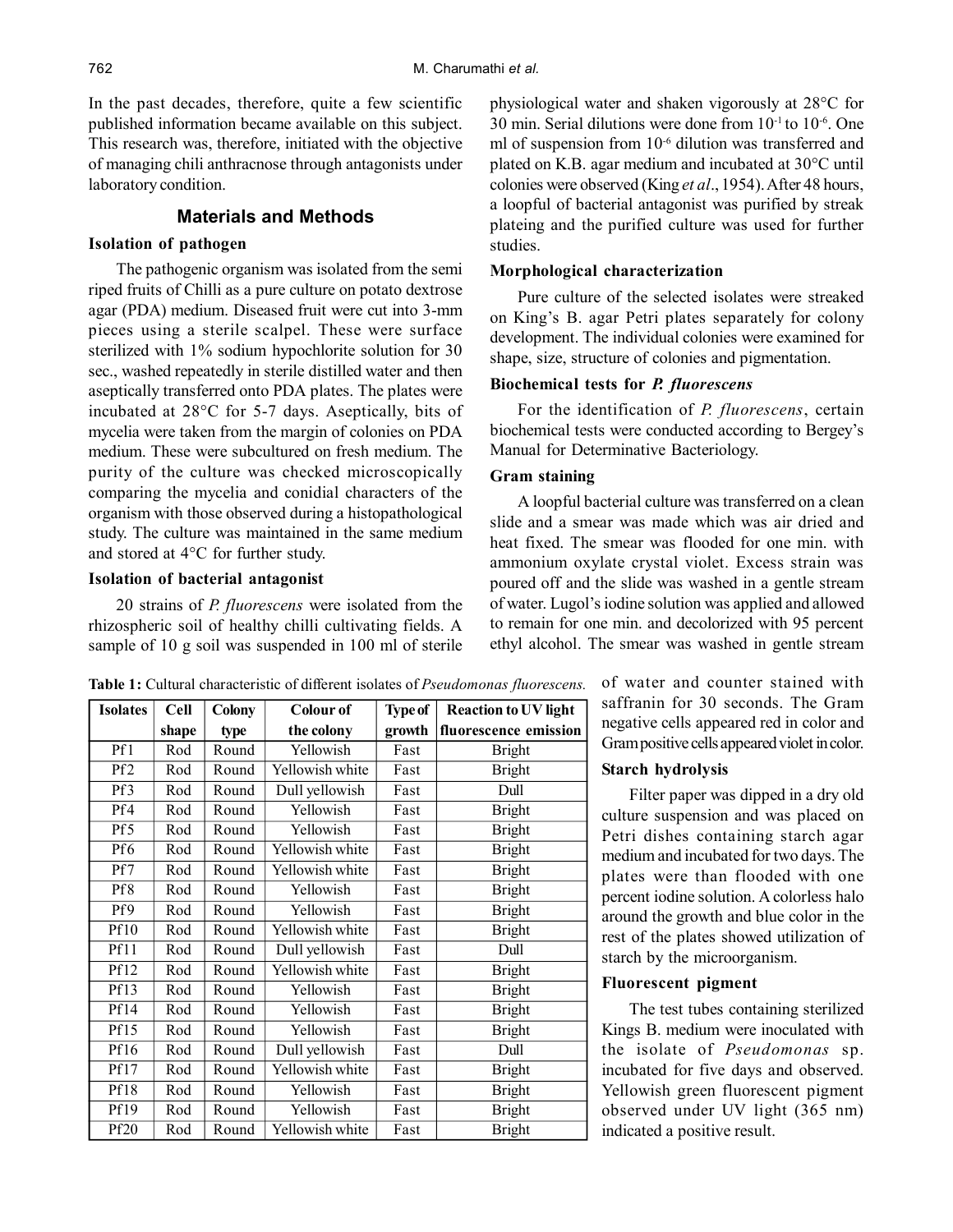# **Efficacy of bacterial antagonists against** *C. capsici* **in** *in vitro* **(Dennis and Webster, 1971)**

A 8 mm actively growing PDA culture disc of the pathogen was placed on a PDA Petri dish at one side, 1.5 cm away from the edge of the plate and incubated at room temperature 27±2°C. Forty-eight hours later, actively growing cultures of the respective test bacteria were separately streaked onto the medium at the opposite side of the plate, 1.5 cm away from the edge. This was done in three replications for each treatment and incubated. The medium with the pathogen alone served as a control. After 6 days, the radial growth of the pathogen was measured. The results were expressed as percent growth inhibition on the control.

# **Mycelial dry weight**

Potato dextrose broth was prepared in 250 ml Erlenmeyer flasks and autoclaved. Aliquots of 10, 15 and 20 ml of culture filtrates of *P. fluorescens* grown for 48 h. were added to 40, 35 and 30 ml broth in flasks to give a final concentration of 20, 30 and 40%. All the flasks were inoculated with 8 mm culture discs of *C. capsici* and incubated at 28±1°C for 10 days. Flasks containing broth without any culture filtrate served as controls. Each treatment was replicated three times. After 15 days of incubation, the mycelial mat was harvested on a previously weighed filter paper and dried at 105°C for 12 h. in a hot air oven, cooled in a desiccator and the

**Table 2:** Biochemical characterization of different isolates of *Pseudomonas fluorescens.*

| <b>Isolates</b>  | Gram     | <b>Starch</b> | Fluorescent  |
|------------------|----------|---------------|--------------|
|                  | staining | hydrolysis    | pigmentation |
| Pf1              | Negative | Negative      | Positive     |
| Pf <sub>2</sub>  | Negative | Negative      | Positive     |
| Pf3              | Negative | Negative      | Positive     |
| Pf4              | Negative | Negative      | Positive     |
| Pf5              | Negative | Negative      | Positive     |
| Pf6              | Negative | Negative      | Positive     |
| Pf7              | Negative | Negative      | Positive     |
| Pf8              | Negative | Negative      | Positive     |
| Pf9              | Negative | Negative      | Positive     |
| Pf10             | Negative | Negative      | Positive     |
| Pf11             | Negative | Negative      | Positive     |
| Pf12             | Negative | Negative      | Positive     |
| Pf13             | Negative | Negative      | Positive     |
| Pf14             | Negative | Negative      | Positive     |
| Pf15             | Negative | Negative      | Positive     |
| Pf16             | Negative | Negative      | Positive     |
| <b>Pf17</b>      | Negative | Negative      | Positive     |
| Pf18             | Negative | Negative      | Positive     |
| Pf19             | Negative | Negative      | Positive     |
| Pf <sub>20</sub> | Negative | Negative      | Positive     |

**Table 3:** Evaluation of various isolates of *P. fluorescens* against *C. capsici* by dual culture technique.

| S.                | <b>Isolates</b>   | Linear growth (mm) | %Growth    |                              |
|-------------------|-------------------|--------------------|------------|------------------------------|
| No.               |                   | <b>Antagonist</b>  | C. capsici | inhibition*                  |
| 1.                | Pf1               | 69.13              | 20.87      | $\overline{76.81(61.21)^a}$  |
| 2.                | Pf <sub>2</sub>   | 62.02              | 27.98      | $68.91(56.11)$ °             |
| 3.                | Pf3               | 54.10              | 35.90      | $\overline{60.11(50.83)^8}$  |
| 4.                | Pf4               | 43.81              | 46.19      | $48.68(44.24)^{d}$           |
| 5.                | Pf5               | 55.23              | 34.77      | $61.37(51.57)^f$             |
| $\overline{6}$ .  | Pf6               | $\overline{57.13}$ | 32.87      | $63.48(52.82)^e$             |
| 7.                | Pf7               | 45.13              | 44.87      | $50.14(45.08)^k$             |
| 8.                | Pf8               | 44.97              | 45.03      | $49.97(44.98)^{k}$           |
| 9.                | Pf9               | 59.70              | 30.30      | $66.33(54.53)^d$             |
| $\overline{10}$ . | Pf10              | 50.12              | 39.88      | $55.69(48.27)^h$             |
| $\overline{11}$ . | Pf11              | 67.27              | 22.73      | $74.74(59.83)^{b}$           |
| 12.               | Pf12              | 46.03              | 43.97      | $51.14(45.65)^{j}$           |
| 13.               | Pf13              | 40.21              | 49.79      | $44.68(41.95)^m$             |
| 14.               | Pf14              | 53.64              | 36.36      | $59.60(50.53)^8$             |
| 15.               | Pf15              | 57.81              | 32.19      | $64.23(53.27)$ <sup>e</sup>  |
| 16.               | $\overline{Pf16}$ | 43.14              | 46.86      | $47.93(43.81)^1$             |
| 17.               | Pf17              | 45.57              | 44.43      | $50.63(45.36)$ <sup>jk</sup> |
| 18.               | <b>Pf18</b>       | 49.85              | 40.15      | $55.39(48.09)^h$             |
| 19.               | Pf19              | 48.38              | 41.62      | $53.76(47.16)^{i}$           |
| 20.               | <b>Pf20</b>       | 38.56              | 51.44      | $42.84(40.88)^n$             |
| Control           |                   | 90.00              |            |                              |

Mean of three replications, Figures with in parenthesis are arcsin transformation. Values in the column followed by common letters do not differ significantly by DMRT (P=0.05).

mycelial weight was recorded and expressed as mg/50 ml broth.

# **Effect of** *P. fluorescens* **on plant growth promotion (***in vitro***)**

Preparation of inoculum of the antagonists: The isolates of *P. fluorescens* were grown in conical flasks (250 ml) containing 100 ml of King's B. broth for 48 hrs. on a rotary shaker (150 rev min.-1) at 28±20C. The cells were removed by centrifugation at 8000 rpm for 10 min. at 40<sup>0</sup>C and washed in sterile water. The pellet was resuspended in a small quantity of sterile distilled water until bacterial colonies of  $10^8$  cfu/ml were obtained which were measured by the dilution plate technique.

# **Seed treatment with antagonist**

Seeds of chilli were surface sterilized with two per cent sodium hypochlorite for 30 sec., rinsed in sterile dist. water and dried overnight. One gram of seed was soaked for 2 h. in ten ml of antagonist inoculum, taken in Petri dish and added with 100 mg of carboxyl methyl cellulose (CMC).

# **Plant growth promotion (***in vitro***) by Roll Towel Method**

Plant growth-promoting activity of antagonists were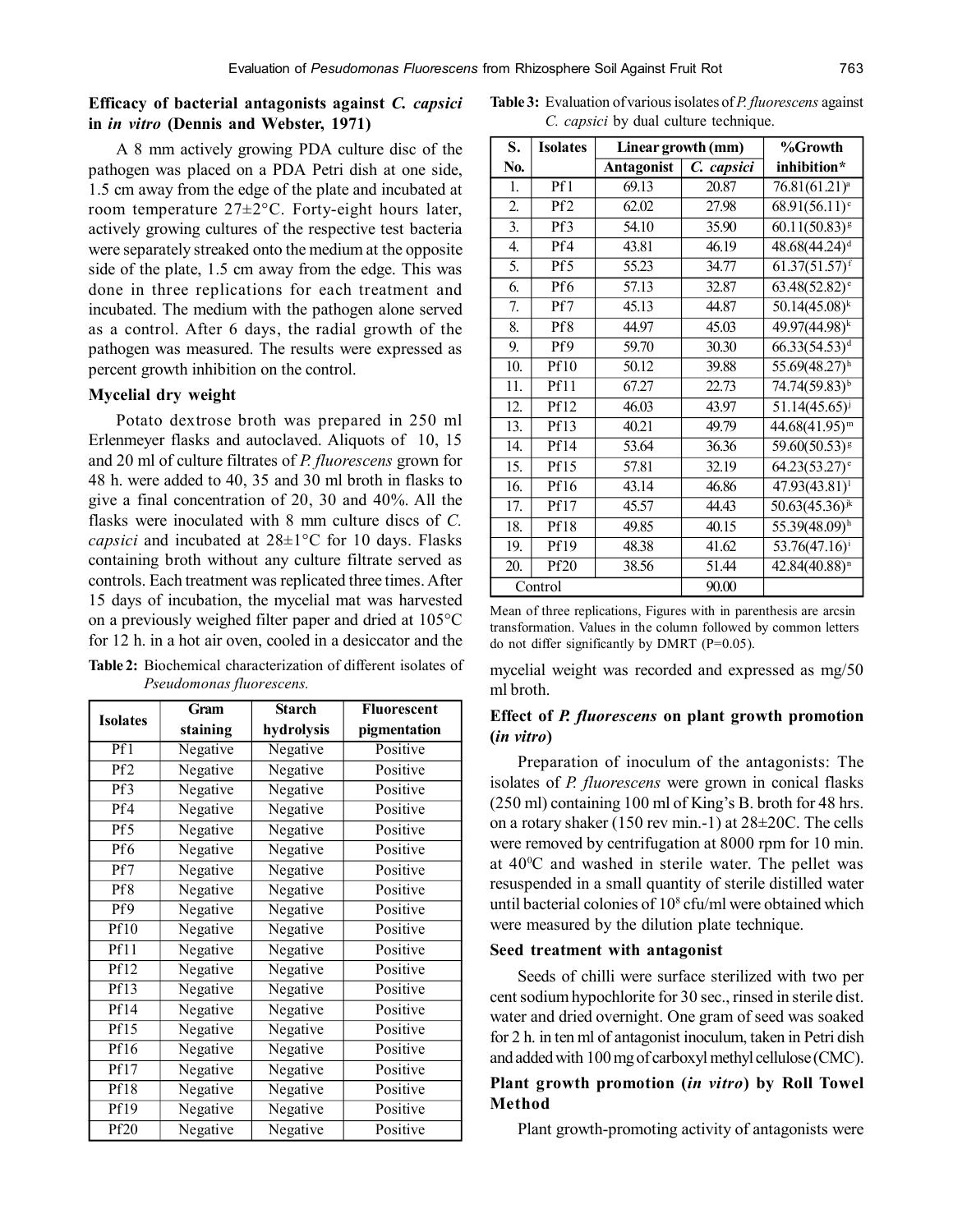| S. No.  | <b>Isolates</b> | *Mycelial dry weight (mg/50 ml broth) |     |     |                       |  |
|---------|-----------------|---------------------------------------|-----|-----|-----------------------|--|
|         |                 | 20%                                   | 30% | 40% | <b>Mean</b>           |  |
| 1.      | Pf1             | 218                                   | 99  | 20  | $112.33^a$            |  |
| 2.      | Pf <sub>2</sub> | 225                                   | 114 | 24  | $121.00^{bc}$         |  |
| 3.      | Pf3             | 241                                   | 134 | 35  | 136.67 <sup>h</sup>   |  |
| 4.      | Pf4             | 230                                   | 120 | 24  | 124.67 <sup>d</sup>   |  |
| 5.      | Pf5             | 239                                   | 130 | 33  | 134.00g               |  |
| 6.      | Pf6             | 232                                   | 124 | 27  | $127.67^{\circ}$      |  |
| 7.      | Pf7             | 264                                   | 155 | 53  | 157.33 <sup>n</sup>   |  |
| 8.      | Pf8             | 262                                   | 153 | 40  | 151.67 <sup>m</sup>   |  |
| 9.      | Pf9             | 229                                   | 116 | 27  | 124.00 <sup>d</sup>   |  |
| 10.     | <b>Pf10</b>     | 250                                   | 143 | 42  | $145.00^{i}$          |  |
| 11.     | Pf11            | 220                                   | 103 | 22  | 115.00 <sup>b</sup>   |  |
| 12.     | Pf12            | 256                                   | 148 | 47  | 150.33 <sup>1</sup>   |  |
| 13.     | Pf13            | 270                                   | 158 | 57  | 161.67 <sup>p</sup>   |  |
| 14.     | Pf14            | 247                                   | 137 | 37  | $140.33^{\rm i}$      |  |
| 15.     | <b>Pf15</b>     | 235                                   | 127 | 30  | 130.67f               |  |
| 16.     | Pf16            | 267                                   | 157 | 55  | 159.67°               |  |
| 17.     | Pf17            | 259                                   | 150 | 48  | 152.33 <sup>m</sup>   |  |
| 18.     | Pf18            | 248                                   | 140 | 30  | $139.33^{\mathrm{i}}$ |  |
| 19.     | Pf19            | 253                                   | 145 | 45  | 147.67 <sup>k</sup>   |  |
| 20.     | <b>Pf20</b>     | 310                                   | 150 | 50  | 170.00 <sup>q</sup>   |  |
| Control |                 | 540                                   | 540 | 540 | 540.00                |  |

**Table 4:** Evaluation of various isolates of *P. fluorescens* against mycelial dry weight of *C. capsici.*

Mean of three replications, Figures with in parenthesis are arcsin transformation. Values in the column followed by common letters do not differ significantly by DMRT (P=0.05).

assessed based on the seedling vigour index by the standard roll towel method (ISTA, 1993). Twenty five chilli seeds treated with antagonist were kept over presoaked germination paper. The seeds were held in position by placing an another presoaked germination paper strip over it and then it was gently pressed. The sheets along with seeds were then rolled and incubated in a growth chamber for 10 days. Three replications were maintained for each treatment. The root length and shoot length of individual seedlings were measured and the percent germination of seeds was also calculated. The seedling vigour index was calculated by the formula as described by Abdul Baki and Anderson (1973).

Vigor index  $(VI) = (Mean root length + Mean shoot)$ length)  $\times$  Germination (%)

# **Results and Discussion**

The resident beneficial rhizosphere microbes form the first line of defense against the pathogen invading plants. These rhizosphere microbes (PGPR and PGPF) are known to inhibit pathogens by inducing resistance mechanism apart from increasing plant growth (Jetiyanon and Kloepper, 2002, Murali and Amruthesh, 2015). Due to their beneficial aspects, these microbes are commercially

**Table 5:** Plant growth promoting activity of *P. fluorescens* isolates on chilli cultivar (K 2) by the Roll Towel Method.

| <b>Isolates</b>  | <b>Root</b>            | <b>Shoot</b>                  | Germination*                           | Vigour                |
|------------------|------------------------|-------------------------------|----------------------------------------|-----------------------|
|                  | length                 | length                        | $\frac{0}{0}$                          | index*                |
|                  | mean                   | mean                          |                                        |                       |
|                  | $(in cm)*$             | $(in cm)*$                    |                                        |                       |
| Pf1              | 3.94 <sup>a</sup>      | 9.25 <sup>a</sup>             | $97.60(80.02)^a$                       | $1287.34^{a}$         |
| Pf <sub>2</sub>  | $3.45^{ab}$            | 8.31 <sup>bc</sup>            | $93.00(74.66)$ <sup>c</sup>            | 1093.68 <sup>c</sup>  |
| Pf3              | $2.45$ cdef            | $7.89$ <sup>ed</sup>          | $88.17(69.88)^{j}$                     | 911.68 <sup>h</sup>   |
| Pf4              | 1.96 <sup>cef</sup>    | $7.58$ <sup>def</sup>         | 77.22(61.49) <sup>op</sup>             | 736.68 <sup>r</sup>   |
| Pf <sub>5</sub>  | $3.15$ <sup>abcd</sup> | $7.23$ fghij                  | $90.56(72.11)^f$                       | 940.01 <sup>g</sup>   |
| Pf6              | $3.19$ <sup>abc</sup>  | 7.15 <sup>ghij</sup>          | 91.01 $(72.5\overline{5})^{\text{ef}}$ | $941.04$ <sup>f</sup> |
| Pf7              | 2.02 <sup>ef</sup>     | $6.96^{j}$                    | 84.05(66.46)                           | 754.77 op             |
| Pf8              | 1.88 <sup>ef</sup>     | $7.52$ defg                   | $79.18(62.85)^n$                       | 744.29 <sup>q</sup>   |
| Pf9              | $3.21$ <sup>abc</sup>  | $7.25$ fghij                  | $92.23(73.81)^d$                       | 964.73 <sup>d</sup>   |
| <b>Pf10</b>      | $3.05$ <sup>abcd</sup> | 7.04 <sup>hij</sup>           | $89.65(71.23)^{\text{gh}}$             | 904.57 <sup>j</sup>   |
| <b>Pf11</b>      | 3.49 <sup>ab</sup>     | $8.24^{bc}$                   | 94.32(76.21) <sup>b</sup>              | 1106.37 <sup>b</sup>  |
| Pf12             | 2.40 <sup>cdef</sup>   | $7.76 \text{ }^{\mathrm{de}}$ | $82.43(65.22)^1$                       | 837.49 <sup>m</sup>   |
| Pf13             | $1.78$ cdef            | 7.42 <sup>efgh</sup>          | $73.21(58.83)^{r}$                     | $673.53$ <sup>t</sup> |
| Pf14             | $3.03$ <sup>abcd</sup> | 7.09 <sup>hij</sup>           | $89.76(71.34)^8$                       | $908.37$ <sup>i</sup> |
| Pf15             | $3.12$ <sup>abcd</sup> | $7.19$ fghij                  | $91.32(72.87)$ <sup>e</sup>            | 941.50 <sup>e</sup>   |
| <b>Pf16</b>      | $1.72$ <sup>ef</sup>   | $7.39e$ fghi                  | $75.98(60.65)^q$                       | 692.18 <sup>s</sup>   |
| Pf17             | $2.19$ def             | $6.98$ <sup>ij</sup>          | $89.00(70.63)$ <sup>h</sup>            | 816.13 <sup>n</sup>   |
| <b>Pf18</b>      | $3.29$ <sup>abc</sup>  | $7.27$ fghij                  | $83.21(65.81)^k$                       | 878.70 <sup>k</sup>   |
| Pf19             | 2.67 <sup>b</sup>      | $7.97^{b}$                    | $81.03(64.18)^m$                       | 862.16 <sup>1</sup>   |
| Pf <sub>20</sub> | $1.66$ <sup>f</sup>    | $7.36$ efghij                 | $67.19(55.05)^{s}$                     | $606.05^u$            |

| Mean of three replications, Figures with in parenthesis are arcsin |  |
|--------------------------------------------------------------------|--|
| transformation. Values in the column followed by common letters    |  |
| do not differ significantly by DMRT ( $P=0.05$ ).                  |  |

exploited nowadays as bio-fertilizers and biopesticide for agricultural benefits. Compared to PGPF, PGPR are exploited most by due to their large availability, fast growing capability and compatible nature.

In the present study twenty isolates of *P. fluorescens* were isolated from the rhizhosphere soil of different localities. All the isolates were found to be effective against *C. capsici*. These isolates were further subjected to morphological and biochemical characterization and plant growth promotion activity. Based on the antagonistic potential and other characteristics, all the isolates of *P. fluorescens* were studied in detail for colony morphology, colour, growth type, fluorescence and cell shape. It is evident from the observations that all the isolates produced round shaped colonies and rod shaped cells (Table 1). The results of the biochemical tests performed for the identification of the effective native isolates *of P. fluorscens* showed that all of them produced similar results with regard to gram staining (negative), starch hydrolysis (negative) and fluorescent pigmentation (positive) (Table 2).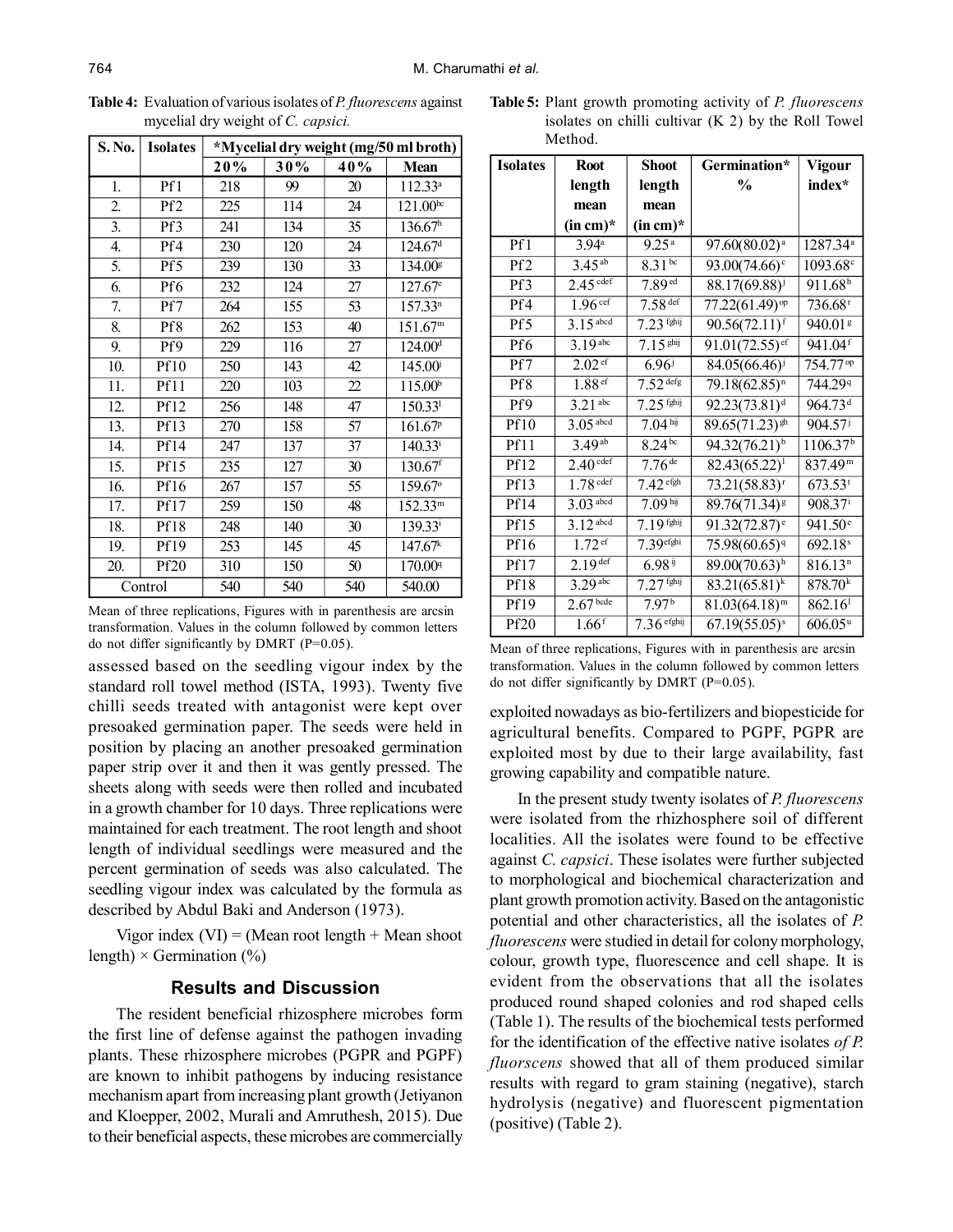Antagonistic effect of the bacterial isolates were tested against the chilli anthracnose pathogen, *Colletotrichum capsici* by the standard dual culture method. The results indicated that all the isolates inhibited growth of the test fungus significantly (Table 3). A maximum inhibition of 76.81% was recorded by Pf 1 followed by Pf 11 and Pf 2. The present study is in according with that of Linu *et al*., (2017) who reported *Pseudomonas fluorescens* to show 90% radial growth inhibition of *Colletotrichum capsici*. George *et al*., (2009) reported the biological control of three *Colletotrichum lindemuthianum* races using *Pseudomonas chlororaphis* PCL1391 and *Pseudomonas fluorescens* WCS365.

The mycelial dry weight of *C. capsici* decreased with and increasing concentration of culture filtrates of *P. fluorscens* in all isolates and among them Pf 1 and Pf 11 showed greatest inhibition compared to the other isolates on mycelial dry weight (Table 4). A similar result was revealed by Suthin Raj *et al*., (2014b) who evidenced the *Pseudompnas fluorescens* Pf 1 have the greatest inhibition of mycelial dry weight of *C. capsici.*

The culture filtrates of selected isolates also increased the germination of chilli seeds and induced plant growth promotion under *in vitro* conditions. Among the 20 isolates, Pf 1 recorded a maximum germination percent, increased the shoot length, root length and vigour index. It showed a highest germination percentage of 97.60, with shoot length 9.25 cm, root length 3.94 cm and vigour index 1287.34 followed by Pf 11 and Pf 2 (Table 5). Similar observations were made in cucumber and tomato, wherein seed treatment with PGPR significantly enhanced seed germination and seedling vigor compared to untreated control apart from increasing vegetative plant growth parameters (Babu *et al*., 2015, Islam *et al*., 2016). Also, seed treatment with *Bacillu*s spp. have significantly enhanced plant height, shoot fresh and dry weights and some leaves in various crops (Kumar *et al*., 2011, Yuan *et al*., 2013).

# **References**

- Babu, A.N., S. Jogaiah, S.I. Ito, A.K. Nagaraj and L.S.P. Tran (2015). Improvement of growth, fruit weight and early blight disease protection of tomato plants by rhizosphere bacteria is correlated with their beneficial traits and induced biosynthesis of antioxidant peroxidase and polyphenol oxidase. *Plant Sci.,* **231:** 62-73.
- Baki, A.A. and J.D. Anderson (1973). Vigour determination in soybean seeds by multiple criteria. *Crop Science.,* **13(2):** 630-633.
- Dennis, C. and J. Webster (1971). Antagonistic properties of species group of *Trichoderma* II. Production of volatile antibiotics. *Transactions of the British Mycological*

*Society.,* **82:** 4-48.

- George, A.B., L.L. Anastasia, K. Kalliopi and T.K. Katina (2009). Biological control of three *Colletotrichum lindemuthianum* races using *Pseudomonas chlororaphis* PCL1391 and *Pseudomonas fluorescens* WCS365. *Biological Control.,* **49:** 139-145.
- Handisoa, S. and T. Alemub (2017). Integrated Management of Anthracnose (*Colletotrichum capsici* (Syd.)): Implications to Disease Reactions, Quality and Growth Parameters of Three Genotypes of Chili. *American Scientific Research Journal for Engineering, Technology, and Sciences.,* **32(1):** 303-315.
- Islam, S., A.M. Akanda, A. Prova, M.T. Islam and M.M. Hossain (2016). Isolation and identification of plant growth promoting rhizobacteria from cucumber rhizosphere and their effect on plant growth promotion and disease suppression. *Front. Microbiol.,* **6:** 1360.
- ISTA (1993). International rules for seed testing. *Seed Science and Technology.,* **21:** 1-298.
- Jetiyanon, K. and J.W. Kloepper (2002). Mixtures of plant growth-promoting rhizobacteria for induction of systemic resistance against multiple plant diseases. *Biol. Control.,* **24(3):** 285-291.
- King, E.O., M.K. Wood and D.E. Raney (1954). Two simple media for the demonstration of pyocyanin and luorescein. *Journal of Laboratory Clinical Medicine.,* **44(2):** 301-307.
- Kumar, A., A. Prakash and B.N. Johri (2011). *Bacillus* as PGPR in crop ecosystem, in: Maheshwari, D.K. (Eds.), *Bacteria in agrobiology: Crop ecosystems*. Springer-Verlag, Berlin Heidelberg., 37-59.
- Linu, M.S., M.S. Jisha and M.S. Jisha (2017). *In vitro* control of *Colletotrichum capsici* induced chilli Anthracnose by fungicides and biocontrol agent. *International Journal of Applied and Pure Science and Agriculture.,* **3(5):** 27-33.
- Murali, M. and K.N. Amruthesh (2015). Plant growth promoting fungus *Penicillium oxalicum* enhances plant growth and induces resistance in pearl millet against downy mildew disease. *J. Phytopathol.,* **163(9):** 743-754.
- Radhakrishnan, R., A. Hashem and E.F. Abd Allah (2017). *Bacillus*: A Biological tool for crop improvement through Bio-Molecular changes in Adverse environments. *Journal Frontiers in Physiology.,* **8(667):** 1-14.
- Sharma, P.N., M. Kaur, O.P. Sharma, P. Sharma and A. Pathania (2005). Morphological, pathological and molecular variability in *Colletotrichum capsici*, the cause of fruit rot of chillies in the subtropical region of north-western India. *J. Phytopathol.,* **153:** 232-237.
- Suthin Raj, T. and D. John Christopher (2009). Effect of biocontrol agents and fungicides against *Colletotrichum capsici* causing fruit rot of chilli. *Ann. Plant Prot. Sci.,* **17(1):** 143-145.
- Suthin Raj, T., D. John Christopher and H. Ann Suji (2014a). Morphological, pathogenic and genetic variability in